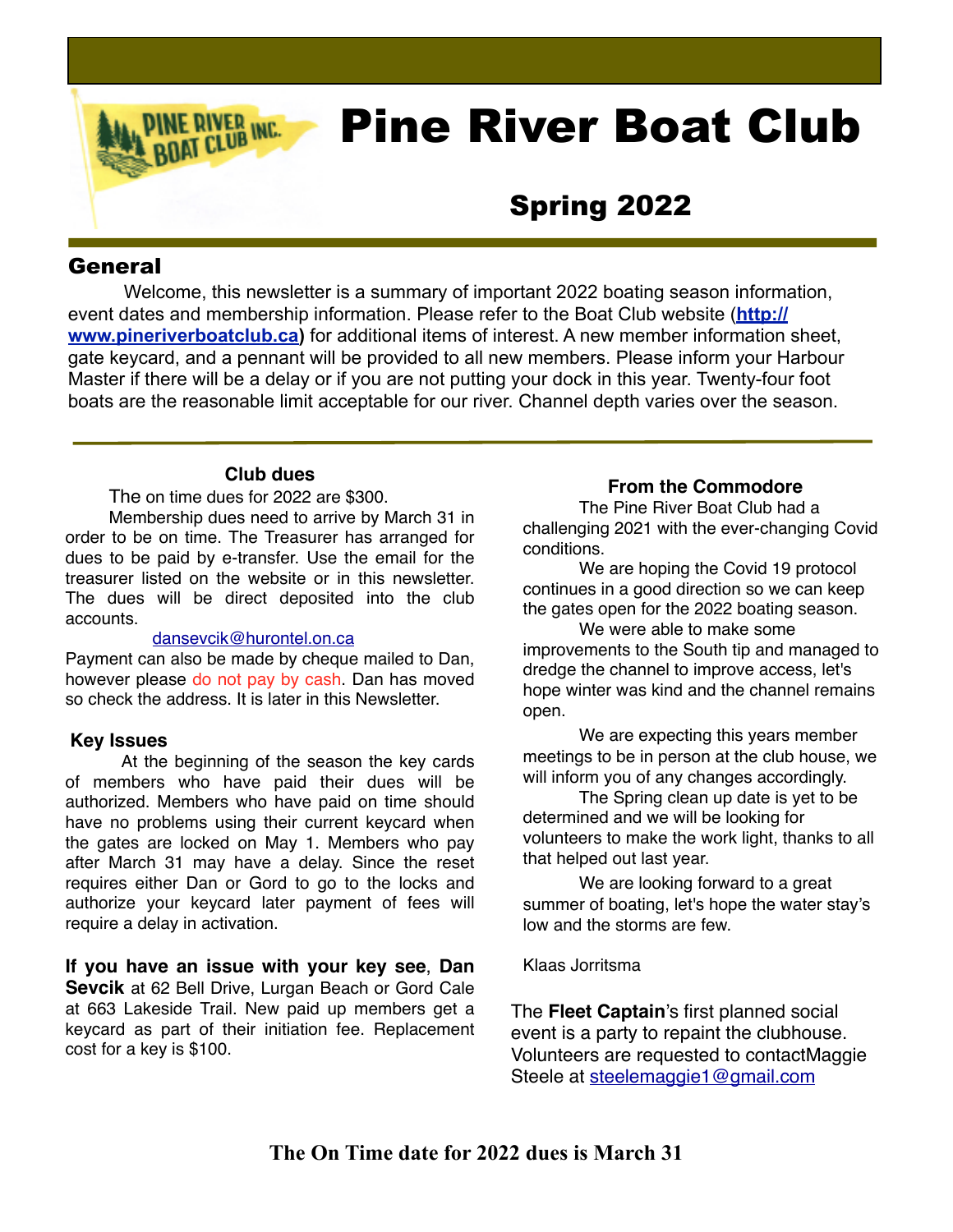#### **Board of Directors**

|                             |                           | Cottage      | Home         |
|-----------------------------|---------------------------|--------------|--------------|
| Past Commodore              | Doug Baier                | 519-580-8135 | 519-634-8135 |
| Commodore                   | Klaus Jorritsma           | 519-531-0277 | 519-887-6624 |
| <b>Vice Commodore</b>       | Mike McCourt              | 519-395-2826 | 519-356-2426 |
| <b>Rear Commodore</b>       | Darren Westman            |              | 519-998-0897 |
| <b>Fleet Captain</b>        | Maggie Steele             |              | 905-538-6541 |
| Secretary                   | Gordon Cale               |              | 519-395-2291 |
| Treasurer                   | Dan Sevcik                |              | 519-395-0331 |
| <b>Director</b>             | <b>Howard Madill</b>      | 519-395-5608 | 519-696-2111 |
| Harbour master and Director |                           |              |              |
| South                       | <b>Paul Buttinger</b>     | 519-395-4300 | 519-579-5859 |
| <b>Harbour Master North</b> | <b>Hilary Childerhose</b> | 519-580-0210 | 519-579-5895 |
| Directors at Large          | <b>Barry Cress</b>        | 519-395-2657 | 519-747-2783 |
|                             | <b>Rob Kieswetter</b>     | 519-395-0870 | 519-896-7063 |
|                             | <b>Bill Flesch</b>        |              | 905-893-3906 |
|                             | <b>Parry Martin</b>       |              | 519-497-7723 |
|                             | Don Voll                  |              | 519-395-3519 |
|                             |                           |              |              |

#### **Important Dates**

| March 31, 2022       | Date for on time payment of 2022 dues               |                   |
|----------------------|-----------------------------------------------------|-------------------|
| Sunday April 24,     | Board of Directors Meeting at the club house        | $9:30$ am         |
| May 1                | Gate locks activated                                |                   |
| <b>Sunday May 22</b> | Spring General Meeting of members at the club house | 10:30 am          |
| TBA                  | Clean Up day on the property,                       | $8:30$ am         |
| June 25              | Docks should be in or Harbour Master told of delay  |                   |
| Saturday July 30     | BBQ and Corn Roast at the club house                | $5:30 \text{ pm}$ |
| Sunday Sept 4        | Directors Meeting at the clubhouse                  | $9:00$ am         |
| Sunday Sept 4        | Fall General Meeting at the clubhouse               | 10:30 am          |
|                      |                                                     |                   |

The 2021 financial statements for the Pine River Boat Club appear in the copy of the newsletter distributed to members but will not appear on the website.

#### **Covid-19 issues**

Dates and whether they are inperson activities or not are subject to change depending upon instruction from the health unit. There will be email updates as we approach the events.

#### **Be a good neighbour**

Members are reminded that not all the waterfront that docks join belongs to the club. There are places on club property to store docks when removed. Several neighbours permit access through their property but do so out of courtesy. Members are expected to show courtesy or face the loss of access.